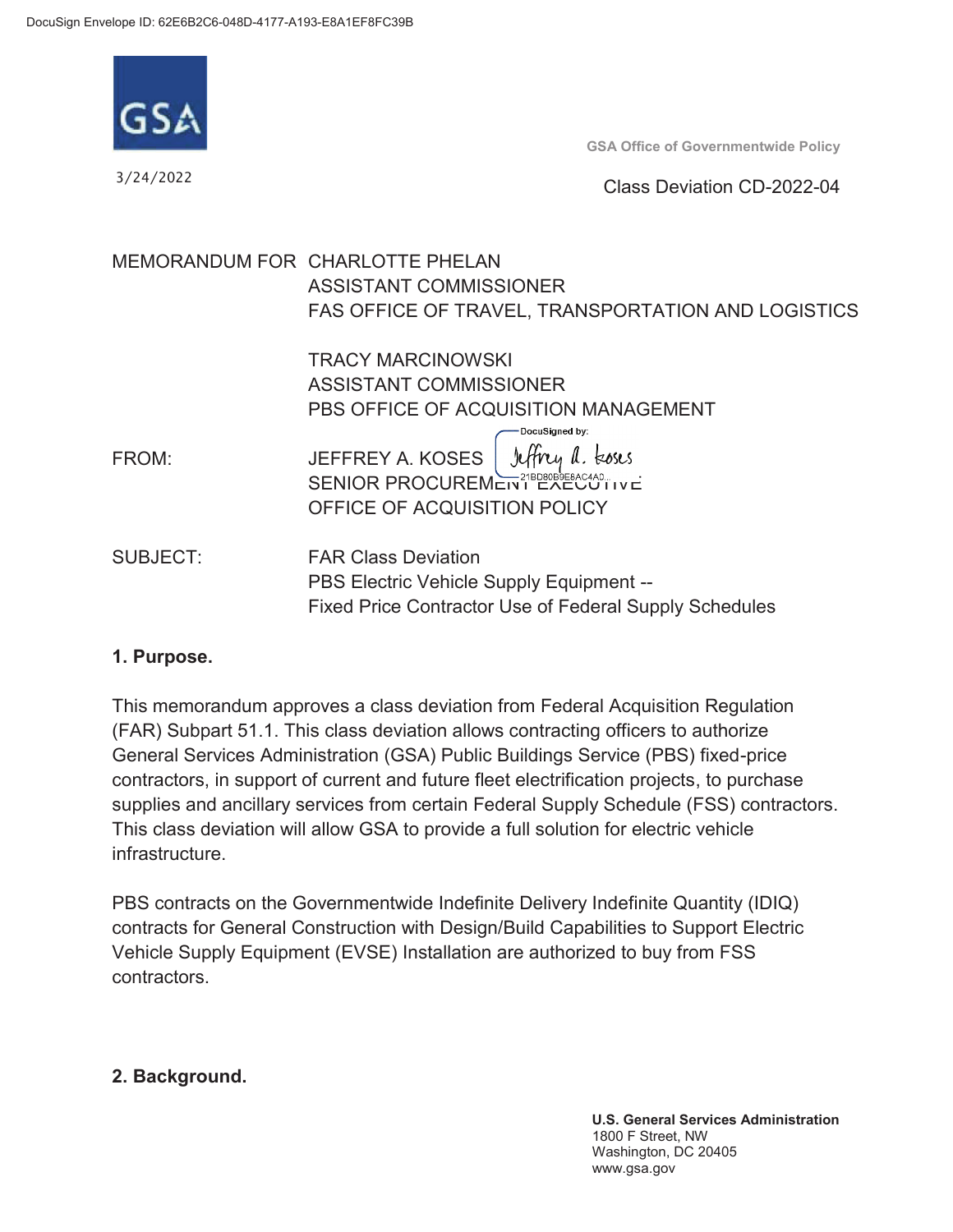The United States currently lags behind both China and Europe in electric vehicles, with only about 100,000 public electric vehicle charging stations. To quickly change course it is important the Federal Government take the lead to encourage electric vehicle usage.

Executive Order (E.O.) 14008 calls on Federal agencies to tackle the climate crisis at home and abroad through leading by example. Section 205 specifically calls on GSA, the U.S. Department of Energy, and the White House to develop a Federal Clean Electricity and Vehicle Procurement Strategy using all available procurement authorities to achieve or facilitate clean and zero-emission vehicles (ZEVs) for Federal, State, local, and Tribal government fleets, including vehicles of the United States Postal Service. On December 8, 2022, providing agencies with the blueprint to accomplish this goal, the President signed E.O. 14057 on Catalyzing America's Clean Energy Economy Through Federal Sustainability. Through a coordinated whole-of-government approach, the new E.O. encourages the Federal government to work with American vehicle, battery and charging equipment manufacturers and installers to transform its fleet leveraging its scale and procurement power to achieve 100 percent of light-duty vehicle acquisitions as ZEVs by 2027 and 100 percent of all acquisitions as ZEVs by 2035.

**EVSE** Installation. To support these goals and the anticipated influx of electric vehicles, the infrastructure component, including installation of charging stations, is critical. GSA is developing acquisition solutions to procure EVSE and ancillary services to support electric vehicles at Federally owned, managed, and occupied facilities. The Federal Acquisition Service (FAS) Office of Travel, Transportation, and Logistics (TTL) is establishing a multipleaward blanket purchase agreement (BPA) under the FSS Program for the purchase of EVSE and ancillary services. PBS, in turn, is establishing multiple-award governmentwide IDIQ contracts for General Construction with Design/Build Capabilities to Support

PBS anticipates awarding fixed-priced (FP) orders which can be placed by GSA contracting officers or contracting officers from other agencies with appropriate delegated authority.

supplies or ancillary services from the FAS BPA holders to provide a total solution. Currently FAR Subpart 51.1 limits the use of Government sources of supplies to cost reimbursement type contracts. This deviation will allow contracting officers to authorize the contractors performing FP task orders under the PBS EVSE IDIQ contracts to buy

Allowing the PBS EVSE IDIQ contractors to order from the FAS BPA streamlines and standardizes the EVSE infrastructure rollout, increases opportunities for small business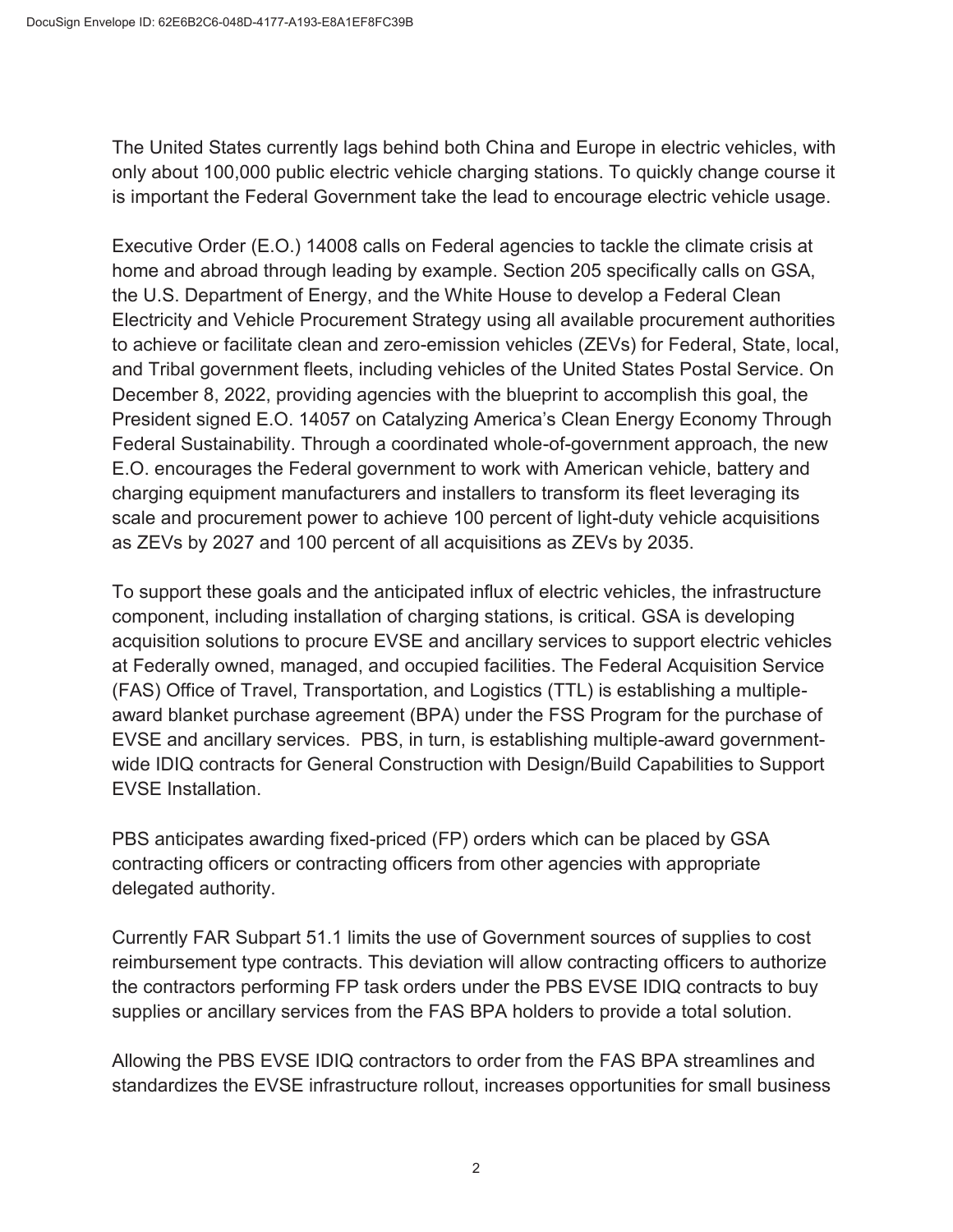suppliers and manufacturers, and decreases the burden on the Government by providing efficient and direct access to EVSE supplies and ancillary services in lieu of providing EVSE as government-furnished property. Additional detail on the benefits of this deviation are described in Attachment B.

## **3. Applicability.**

This class deviation applies to the PBS IDIQ Contracts for General Construction with Design/Build Capabilities to Support EVSE Installation.

## **4. Authority.**

This class deviation is issued under the authority of FAR 1.404 and General Services Administration Acquisition Manual (GSAM) 501.404. This class deviation is issued following consultation with the Chair of the Civilian Agency Acquisition Council (CAAC) in accordance with FAR 1.404(a) and GSAM 501.404(a).

## **5. Deviation.**

subsections listed below: See Attachment A for the changes in the FAR text as revised by this deviation,

- a. Amending FAR 51.101 Policy.
- b. Amending FAR 51.103 Ordering from Government supply sources.

## **6. Effective Date.**

This deviation is effective immediately and remains in effect until rescinded or incorporated into the FAR or GSAM.

## **7. Point of Contact.**

Any questions regarding this deviation may be directed to Adina Torbertnsson at [GSARPolicy@gsa.gov](mailto:GSARPolicy@gsa.gov).

#### **8. Attachments.**

Attachment A – FAR Deviation Text Attachment B – Economy and Efficiency Determination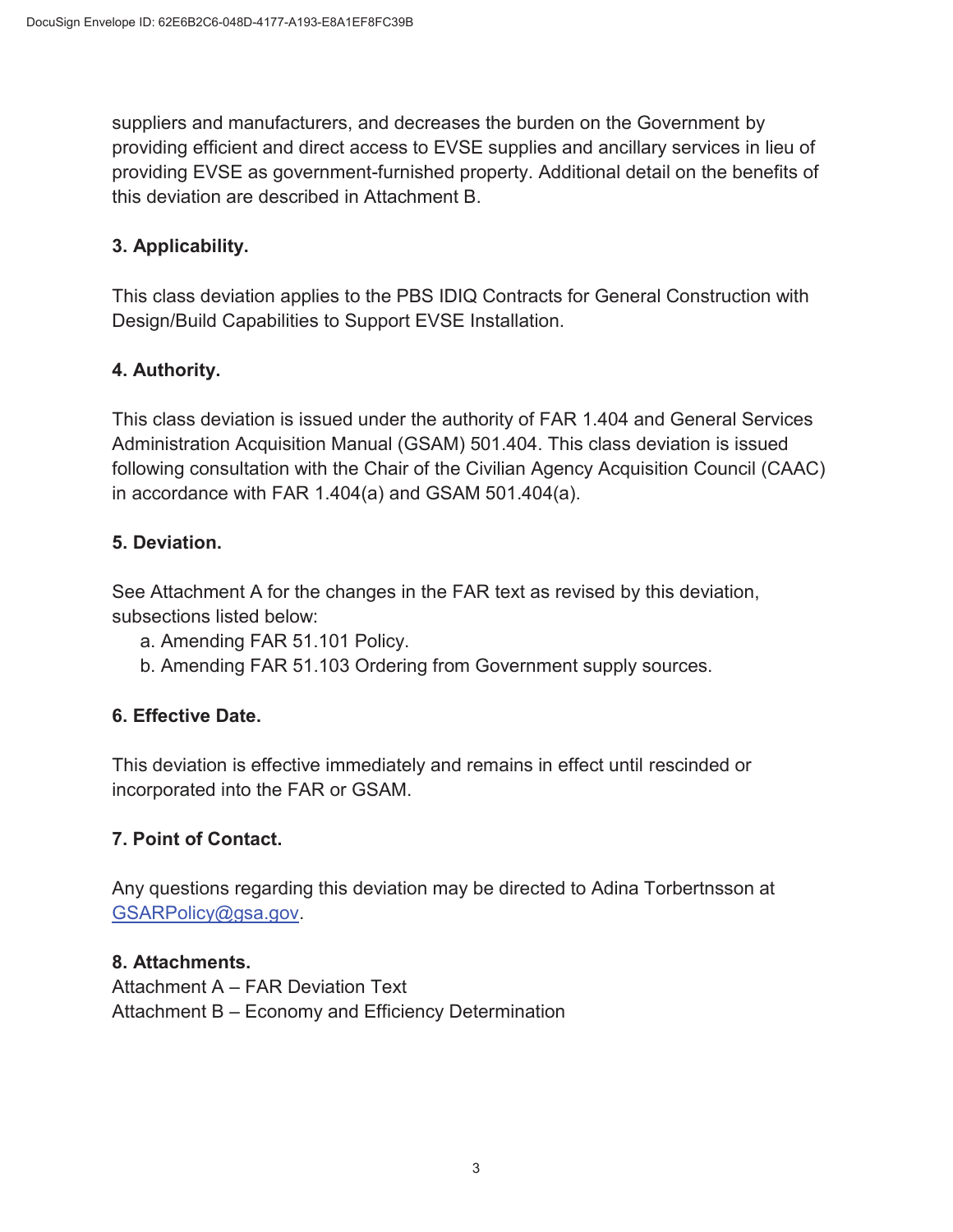## **Class Deviation CD-2022-04 Attachment A FAR Deviation Text**

• Additions to baseline made by rule are indicated by **[bold text in brackets]** 

• Deletions to baseline made by rule are indicated by strikethroughs

• Five asterisks (\* \* \* \* \*) indicate that there are no revisions between the preceding and following sections

• Three asterisks (\* \* \*) indicate that there are no revisions between the material shown within a subsection

## **FAR Baseline: FAC 2022-04 effective 01/30/2022**

Part 51 - Use of Government Sources by Contractors \* \* \* \* \*

Subpart 51.1 - Contractor Use of Government Supply Sources \* \* \* \* \*

51.101 Policy.

(a) If it is in the Government's interest, and if supplies or services required in the performance of a Government contract are available from Government supply sources, contracting officers may authorize contractors to use these sources in performing-

(1) Government cost-reimbursement contracts; or

# **Vehicle Supply Equipment (EVSE) Installation; or] [(2) Fixed-price contracts under the GSA Governmentwide IDIQ contracts for General Construction with Design/Build Capabilities to Support Electric**

 reimbursement nature; or (2) **[(3)]** Other types of negotiated contracts when the agency determines that a substantial dollar portion of the contractor's contracts are of a Government cost-

 **[(4)]** A contract under 41 U.S.C.chapter 85, Committee for Purchase from People Who Are Blind or Severely Disabled, if-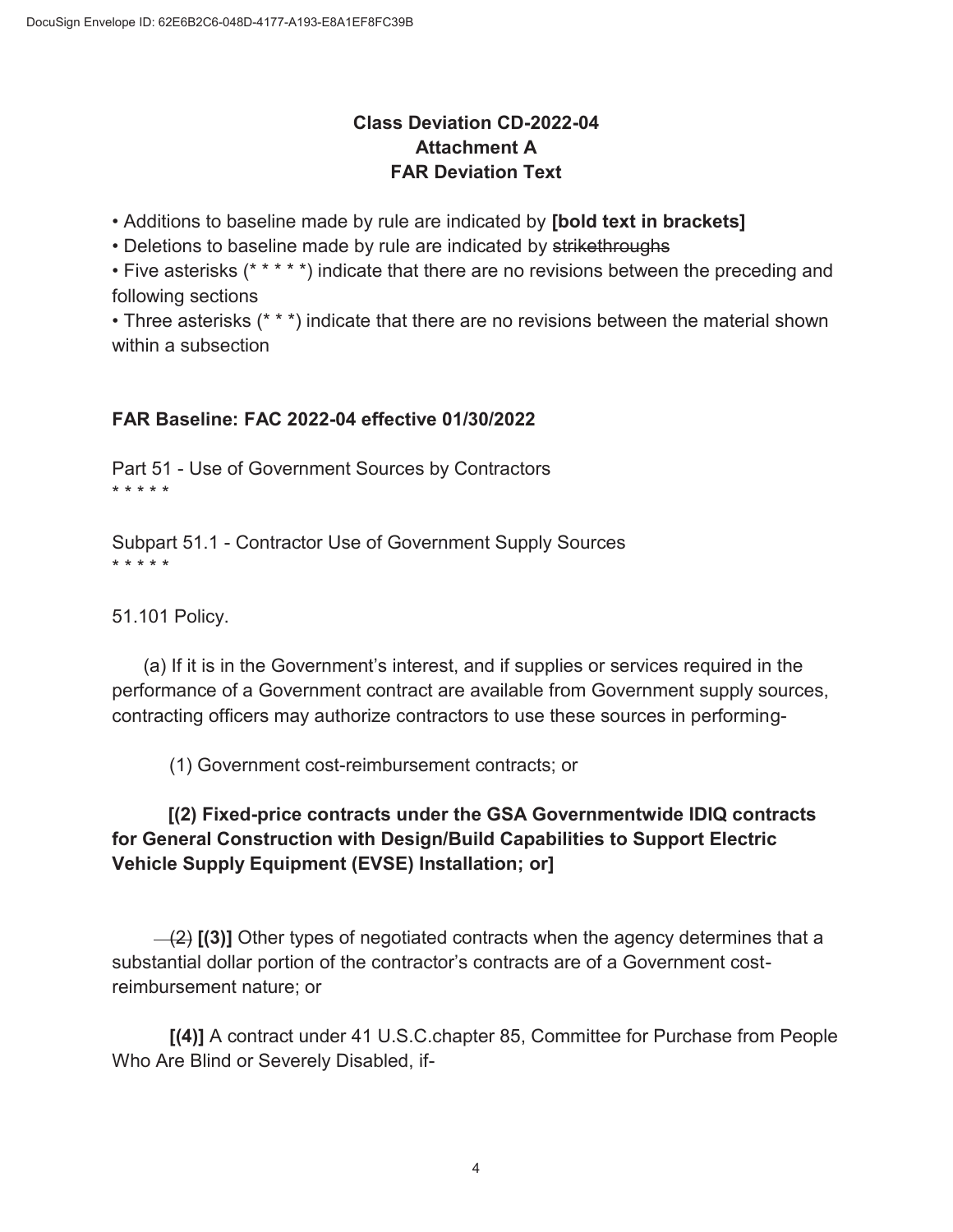(i) The nonprofit agency requesting use of the supplies and services is providing a commodity or service to the Federal Government; and

(ii) The supplies or services received are directly used in making or providing a commodity or service, approved by the Committee for Purchase From People Who Are Blind or Severely Disabled, to the Federal Government (see subpart 8.7).

 (b) Contractors with fixed-price Government contracts that require protection of security classified information may acquire security equipment through GSA sources (see 41 CFR 101-26.507).

 (c) Contracting officers shall authorize contractors purchasing supply items for Government use that are available from the Committee for Purchase from People Who Are Blind or Severely Disabled (see subpart 8.7) to purchase such items from the Defense Logistics Agency (DLA), the General Services Administration (GSA), and the Department of Veterans Affairs (VA) if they are available from these agencies through their distribution facilities. Mandatory supplies that are not available from DLA/GSA/VA shall be ordered through the appropriate central nonprofit agency (see 52.208-9(c)).

**[(d) If in the Government's best interest, any supplies and ancillary services required to support electrification of the Federal fleet, to include infrastructure, are available from GSA FSS contractors. Contracting officers may authorize contractors to use these sources when performing fixed-price orders under the GSA Governmentwide IDIQ contracts for General Construction with Design/Build Capabilities to Support Electric Vehicle Supply Equipment (EVSE) Installation.]** 

\* \* \* \* \*

51.103 Ordering from Government supply sources.

(a) Contractors placing orders under Federal Supply Schedules shall follow the terms of the applicable schedule and authorization and include with each order-

 Federal Supply Schedule contractor); and (1) A copy of the authorization (unless a copy was previously furnished to the

(2) The following statement: This order is placed under written authorization from \_[*insert name of contracting officer]*\_\_\_\_\_ dated \_\_[*insert date]*\_\_\_\_**[, under the GSA Governmentwide IDIQ contracts for General Construction with Design/Build Capabilities to Support Electric Vehicle Supply Equipment (EVSE) Installation.]** In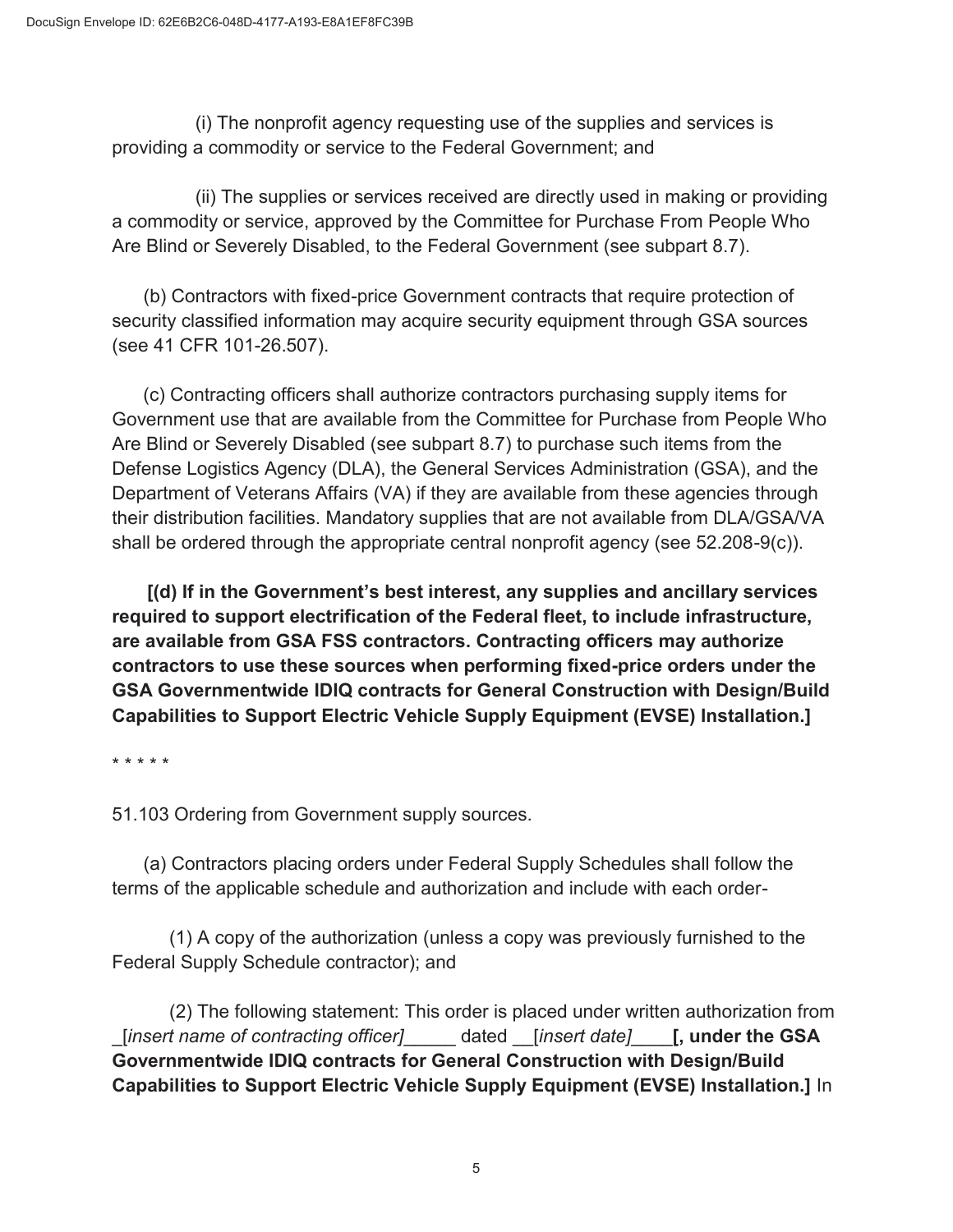the event of any inconsistency between the terms and conditions of this order and those of your Federal Supply Schedule contract, the latter will govern.

**[(b) Contractors authorized under (a)(2) above to place orders against Federal Supply Schedules, limited to the GSA Travel, Transportation and Logistics Blanket Purchase Agreement, must -**

> **(i) Only place orders for supplies and/or ancillary services; and (ii) Follow the ordering procedures in FAR Subpart 8.4.]**

(b) **[(c)]**Contractors placing orders for Government stock shall-

(1) Comply with the requirements of the contracting officer's authorization, using FEDSTRIP or MILSTRIP procedures, as appropriate;

(2) Use only the Government activity address code obtained by the contracting officer in accordance with 51.102(e) along with the contractor's assigned access code, when ordering from GSA Customer Supply Centers.

(3) Order only those items required in the performance of their contracts.

\* \* \* \* \*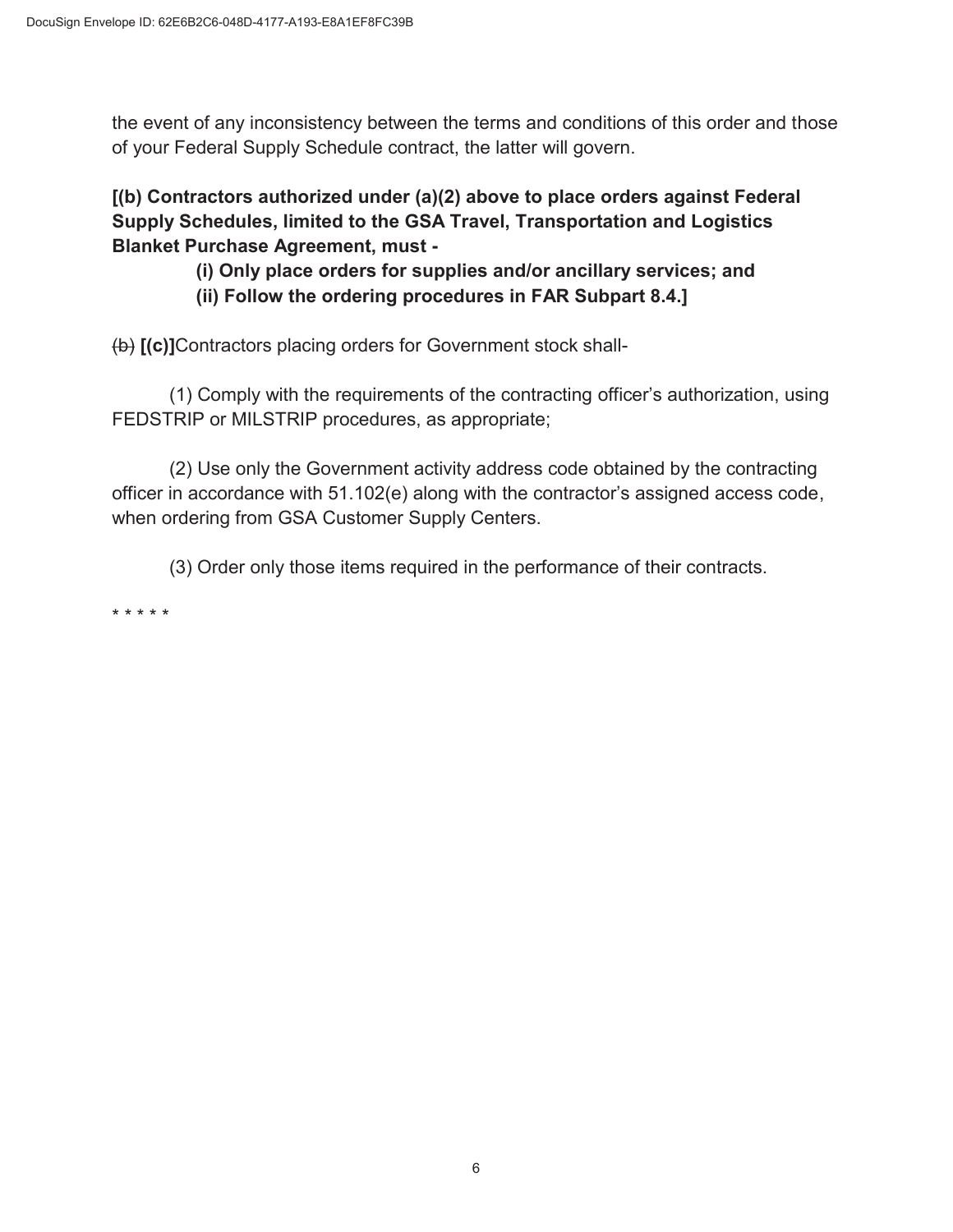$\overline{a}$ 

## **Class Deviation CD-2022-04 Attachment B Economy and Efficiency Determination**

In accordance with 40 U.S.C.  $\S$  501 (a)(1)(A) the Office of Acquisition Policy<sup>1</sup> determines that it is advantageous to the Federal Government and promotes economy and efficiency in Federal procurement to authorize additional use of Government

sources of supply by certain contractors in support of electrification of the Federal fleet.<br>Executive Order (E.O.) 14008 calls on Federal agencies to tackle the climate crisis at home and abroad through leading by example. Section 205 specifically called on GSA, the U.S. Department of Energy, and the White House to develop a Federal Clean Electricity and Vehicle Procurement Strategy using all available procurement authorities to achieve or facilitate clean and zero-emission vehicles (ZEVs) for Federal, State, local, and Tribal government fleets, including vehicles of the United States Postal Service. On December 8, 2022, providing agencies with the blueprint to accomplish this goal, the President signed E.O. 14057 on Catalyzing America's Clean Energy Economy Through Federal Sustainability. Through a coordinated whole-of-government approach, the new E.O. encourages the Federal government to work with American vehicle, battery and charging equipment manufacturers and installers to transform its fleet leveraging its scale and procurement power to achieve 100 percent of light-duty vehicle acquisitions as ZEVs by 2027 and 100 percent of all acquisitions as ZEVs by 2035.

 ancillary services. Because installation may require design and construction, which is To support an influx of electric vehicles, the infrastructure component, including installation of charging stations, is critical. To accomplish this GSA is developing acquisition solutions to procure electric vehicle supply equipment (EVSE) and ancillary services to support electric vehicles at Federally owned, managed, and occupied facilities. GSA's Federal Acquisition Service (FAS) Office of Travel, Transportation, and Logistics (TTL) is establishing a multiple-award blanket purchase agreement (BPA) under the Federal Supply Schedule (FSS) Program for the purchase of EVSE as well as not included in the scope of the FSS Program, GSA's Public Buildings Service (PBS) is establishing multiple-award Governmentwide IDIQ contracts, referred to as the General Construction with Design/Build Capabilities to Support Electric Vehicle Supply Equipment (EVSE) Installation (General Construction), for design and construction services related to installation. The PBS contracts anticipate fixed-priced (FP) orders which can be placed by GSA contracting officers or contracting officers from other agencies with delegated authority.

<sup>&</sup>lt;sup>1</sup> As delegated by the Administrator of General Services through GSA Order ADM P 5450.39D